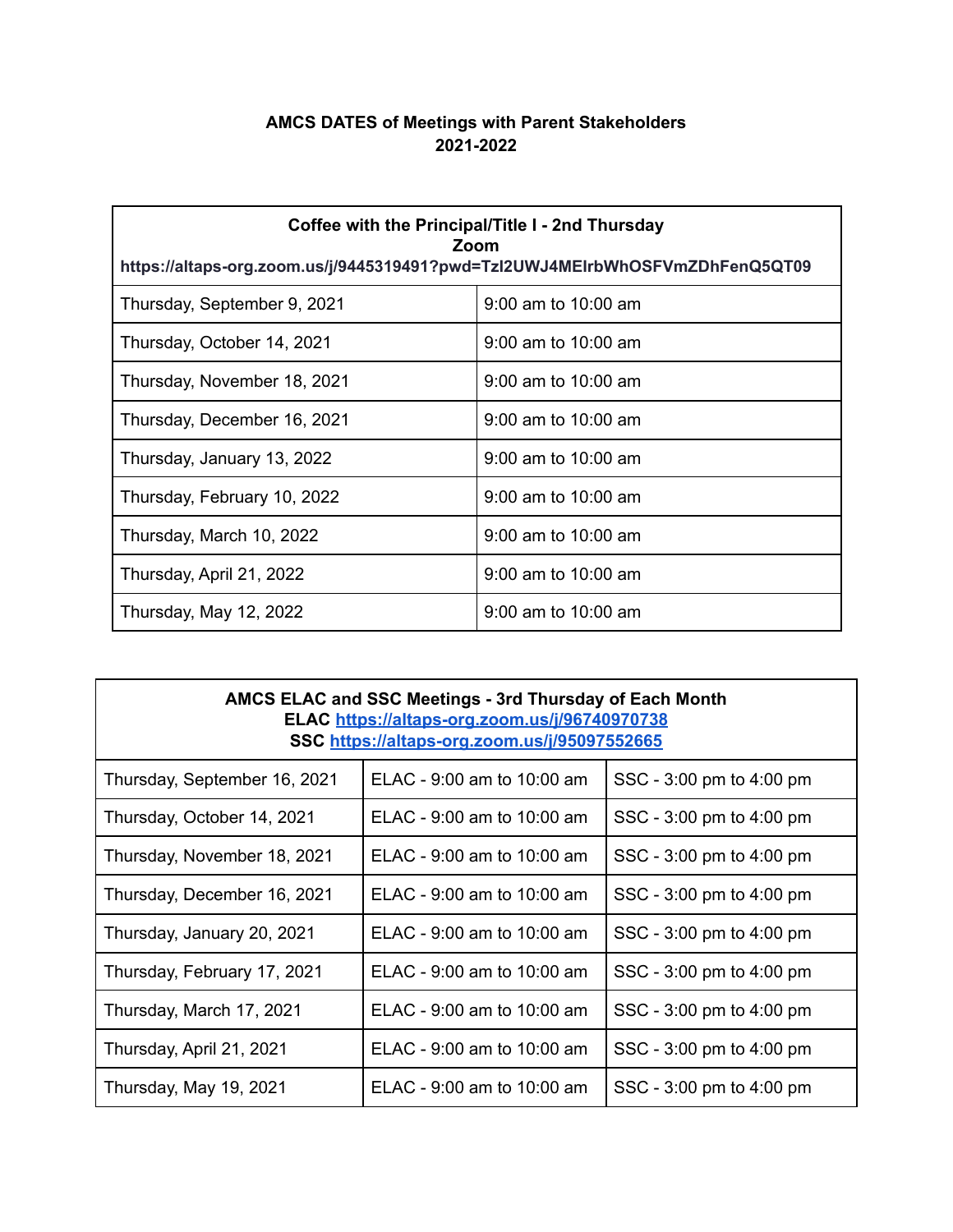| <b>Monthly Awards Celebrations</b><br>The last Friday of Each month<br><b>By Grade Level</b><br>Zoom |                                                                                                                                      |  |
|------------------------------------------------------------------------------------------------------|--------------------------------------------------------------------------------------------------------------------------------------|--|
| Friday September 24, 2021                                                                            | K-8:20 - 8:40 AM<br>1 - 8:45 - 9:05 AM<br>2 - 9:45 - 10:05 AM<br>3 - 10:10 - 10:30 AM<br>4 - 10:40 - 11:00 AM<br>$5 - 11:10 - 11:30$ |  |
| Friday October 22, 2021                                                                              | K-8:20 - 8:40 AM<br>1 - 8:45 - 9:05 AM<br>2 - 9:45 - 10:05 AM<br>3 - 10:10 - 10:30 AM<br>4 - 10:40 - 11:00 AM<br>$5 - 11:10 - 11:30$ |  |
| Friday November 19, 2021                                                                             | K-8:20 - 8:40 AM<br>1 - 8:45 - 9:05 AM<br>2 - 9:45 - 10:05 AM<br>3 - 10:10 - 10:30 AM<br>4 - 10:40 - 11:00 AM<br>$5 - 11:10 - 11:30$ |  |
| Friday December 17, 2021                                                                             | K-8:20 - 8:40 AM<br>1 - 8:45 - 9:05 AM<br>2 - 9:45 - 10:05 AM<br>3 - 10:10 - 10:30 AM<br>4 - 10:40 - 11:00 AM<br>$5 - 11:10 - 11:30$ |  |
| Friday January 28, 2022                                                                              | K-8:20 - 8:40 AM<br>1 - 8:45 - 9:05 AM<br>2 - 9:45 - 10:05 AM<br>3 - 10:10 - 10:30 AM<br>4 - 10:40 - 11:00 AM<br>$5 - 11:10 - 11:30$ |  |
| Friday February 25, 2022                                                                             | K-8:20 - 8:40 AM<br>1 - 8:45 - 9:05 AM<br>2 - 9:45 - 10:05 AM<br>3 - 10:10 - 10:30 AM                                                |  |